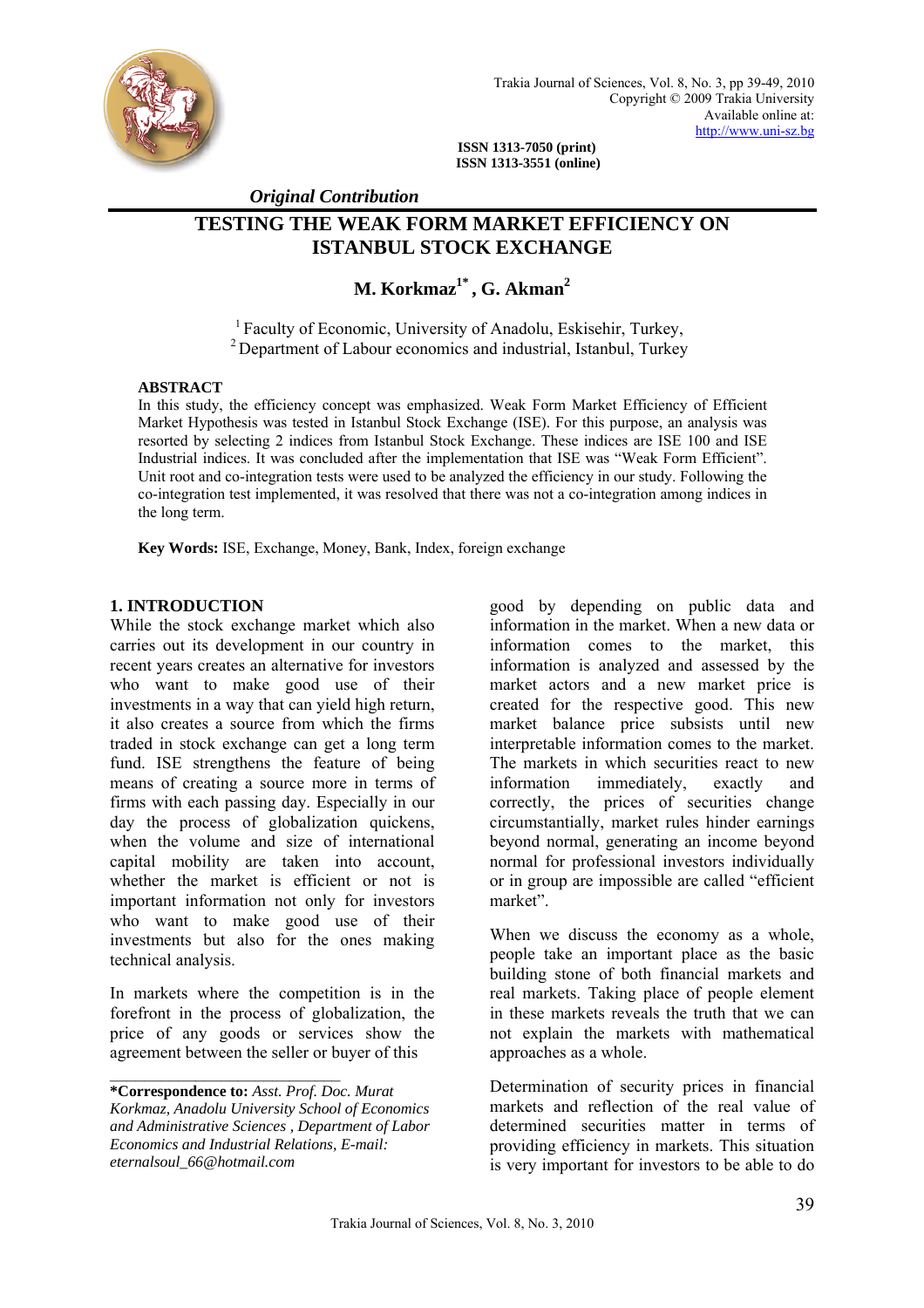risk, cost and price comparison which they will pay while taking investment decisions.

Efficiency concept stated generally was first mentioned by Eugene Fama in 1970 within the framework of "Efficient Market Hypothesis". According to the definition of Efficient Market Hypothesis, in case security prices reflect all information always accessible it is possible to mention an efficient market.

Researchers examine how the hypothesis results in a real market with the studies of Efficient Market Hypothesis. If it is gained a finding such as "Efficiency could not be provided"; the assumption, which the ones trying to predict the future share prices by doing technical analysis can yield high profit, survives. Accordingly, the chance of ones who search for low or high-valued stocks to gain non-coincidental high profit still survives.

In studies about the efficient market hypothesis in the past, some findings were made concerning that generally the markets of developed countries ensured weak form efficiency. In studies made in developing markets, it is discovered some studies concerning that weak form efficiency was provided but efficient market could not be provided. Studies are being carried out since the date of 12.08.2003 about the efficiency examination in ISE which is also the subject of our study.

The aim of our study is to test Weak Form Efficiency in Istanbul Stock Exchange by using the analyses of unit roots and cointegration. The study is composed of three chapters intended for this aim.

In the first chapter, efficiency and financial efficiency, basic assumptions of efficient market hypothesis were mentioned. The explanation of three chapters in which efficient market is analyzed and the difference among them are analyzed. It was given information about the weak, semi-strong and strong form efficiencies.

In the second chapter, information about methods with which we test the efficiency was collected and detailed explanations of methods were made. It was allowed for unit root test which will be used. Lastly, information about co-integration test which we will use was

given. Johanson Cointegration Test from these methods will be used for our study.

Third chapter of study is aimed at the application of Istanbul Stock Exchange. Whether the measurement of Weak Form Efficiency is prevalent or not from Efficient Market Hypotheses on the ISE 100 and ISE Industrial indices taking part in Istanbul Stock Exchange will be tested. And then, test results will be associated with efficiency by looking whether it was affected or not from the previous period by implementing "Unit Root" on these indices. Co-integration test will be applied to test whether there is a long term relation among the indices that were chosen in this chapter. The result of co-integration is evaluated as an important criterion in determining whether there is weak form efficiency.

In the conclusive chapter of the study, efficiency concept analyzed within the framework of this study will be evaluated with introduced approaches and by taking into account the ISE application.

# **1. 1. EFFICIENT MARKET AND EFFICIENT MARKET HYPOTHESIS**

First findings about efficient market fact were put forward by Maurice Kendall (1953). The subject of his study which he presented in Royal Statistical Association in London is about stock and the behaviour of basic product prices. According to the results of Kendall's study, prices tended to change randomly and the fluctuation probability of market in one day arises wholly independently from the previous day (1).

The results of Kendall's study had repercussions very much. Because it was hard to be accepted, a discourse such as the prices of shares is created randomly just like the probability in tossing a coin raised much doubt (1).

To be able to mention the efficiency in any market, distributional efficiency, operational efficiency and informational efficiency must be provided in that market. Having all three efficiencies for securities markets is very hard. So, more detailed information is given in explaining efficiency concept and efficiency is defined by benefiting from informational efficiency as: If the information coming to the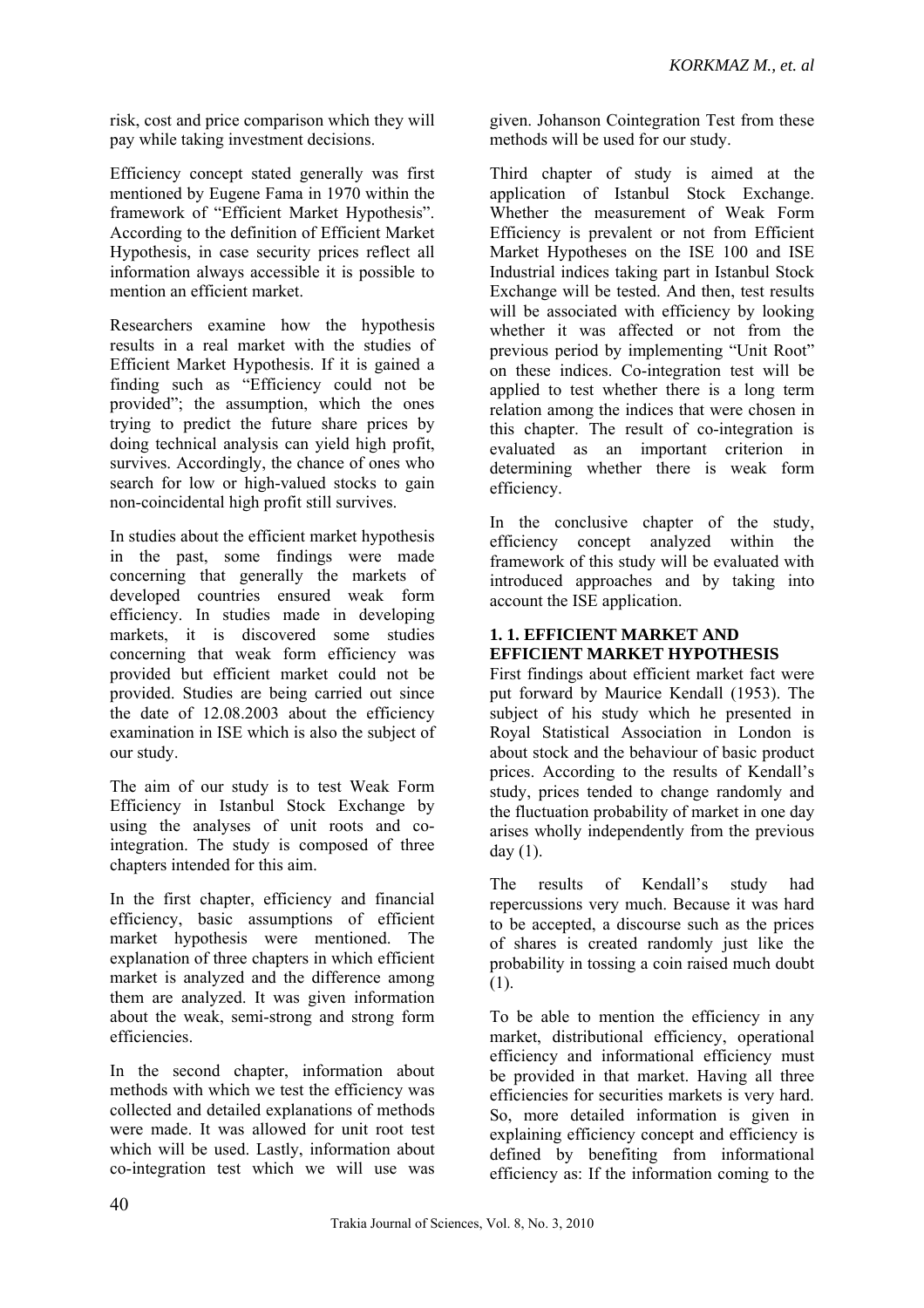market reaches to all investors concurrently and the information of all companies in exchange is provided by all actors in market, this exchange is an efficient exchange (2).

Efficient Market Hypothesis (EMH) was put forward by Fama (1970) after the examinations about the efficiency in financial markets. According to this hypothesis, while the share price is formed in the market, all information related to securities affects the price composition and in the light of this information, price change occurs (3).

If any information that may affect the securities or price of securities reaches to all investors in exchange concurrently and again the information of companies which are traded in the exchange can be attained by all actors easily, it can be mentioned about the efficiency of market (2).

There are basic assumptions that form the basis of Efficient Market Hypothesis. Gitman (4) specifies these assumptions as below:

- 1.Securities are at balance typically, in other words securities pricing is done in the correct way.
- 2.Prices of securities at any time reflect the all public information of companies and securities. New information is reflected into prices quickly.
- 3.Because securities are priced completely and correctly, investors do not waste time about low or high pricing of stocks.

Fama (5) made three definitions of efficiency as weak form, semi strong form and strong form and featured the information while categorizing about the efficiency (6).

While categorizing about the efficiency; he used the past information which affect the prices of securities, information which was made public and information that can be learnt from insider and he stated that as the number of information increases, the degree of efficiency will also increase.

# **1. 1. 1. Weak Form Efficiency**

The theory of weak form efficiency assumes that security reflect all information that may affect its price since the time of its public offering, so it argues that it can not be made an abnormal profit by examining the price of security  $(7)$ .

Because all past information affects the price composition while the prices of securities are formed, it is concluded that it is unnecessary to search for price discrimination among these arguments in the market. Securities will move randomly and accordingly past data will not create the future prices (3).

Because predicting the securities prices is nothing but an unnecessary action, predictions of experts who are working as technical analysts in the market will not produce results which are beyond chance. In that case, such an effort will be waste of time.

While these data advocates that carrying out a technical analysis in weak form efficient market is impossible, it does not reject that carrying out a technical analysis may create meaningful information about pricing. In that case, there is a need for basic analysts in such a market and positioning after their observations may cause a profit beyond the acciden**t** (1).

## **1. 1. 2. Semi-Strong Form Market Efficiency**

If we create a proposition such as: It has semistrong form efficiency about the efficiency of market, this situation will tell us that both past information of market and all public information will be effective in formation of share prices. Because the predictions and explanations made about the company disperse to market immediately, share prices will find its new price in the light of these data and none of the investors in market will be able to get an abnormal profit (8).

In a market having semi-strong form efficiency, some of the information such as profit and loss situation of companies, divided distribution policies and integration plans if any are evaluated by academicians and analysts who make financial news and follow the market well. Accordingly, it can be easily reached to information which may cause a change in share prices of companies by means of newspapers and TVs. As a result, it will not be faced with an unexpected situation easily about the share prices. So, no one will get an abnormal profit because of the position they take.

Semi-strong form efficiency also includes the weak form efficiency. Analysts, who can not get an abnormal profit by doing technical analysis in a weak form efficient market, won't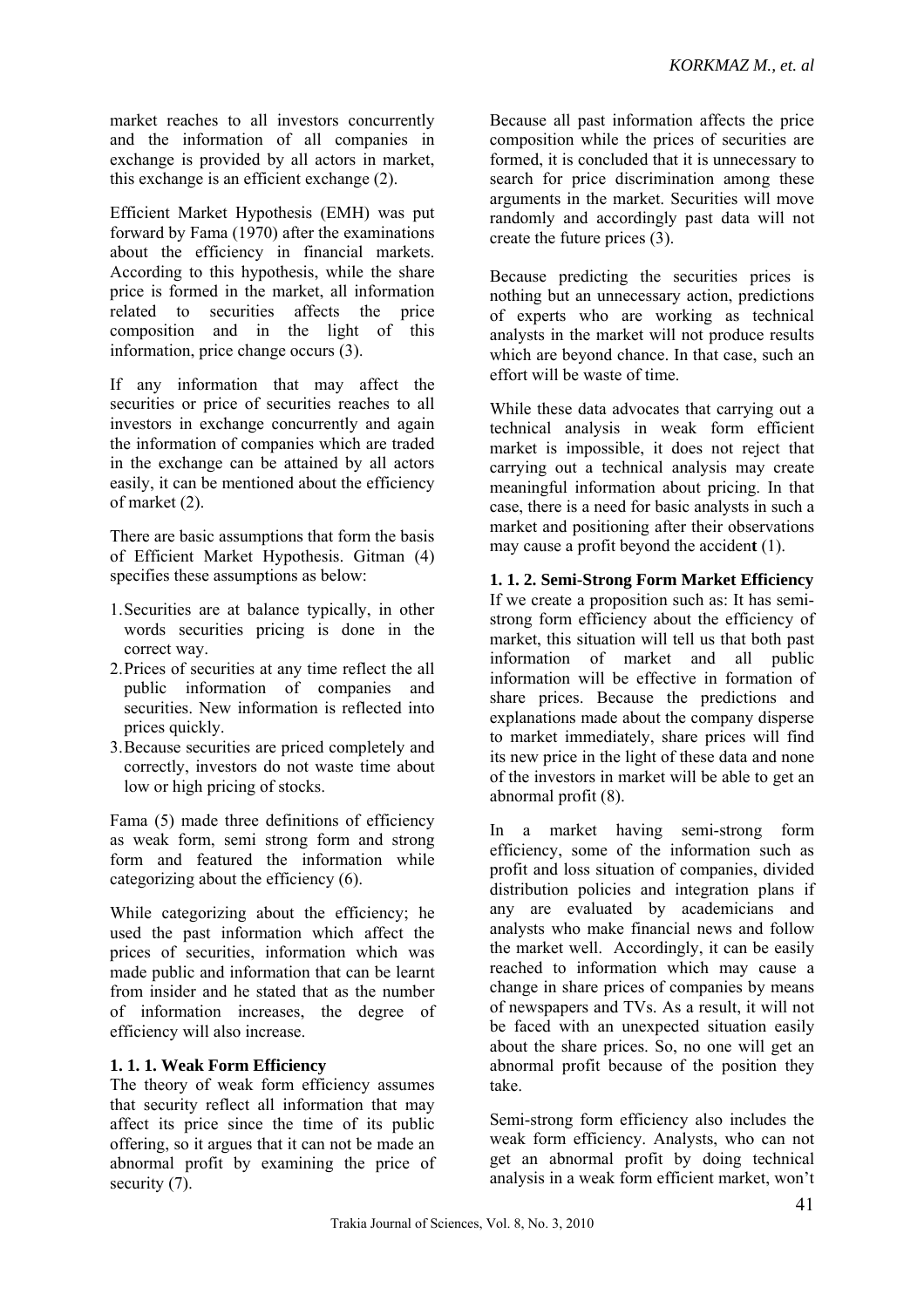also reach this aim in semi-strong form efficient market. Basic analysts who have the chance to get a high profit by doing technical analysis in weak form efficient market will lose this chance in semi-strong form efficient market.

### **1. 1. 3. Strong Form Efficiency**

Prices reflect not only the public information but also all information gained from the company and economy in strong form efficient market. Prices will be equitable in markets where the efficiency is provided completely and no one in the market can get an abnormal and non-coincidental profit. Because all information forming the prices is on the market and new information coming to market is reflected to price formation quickly, security prices will never face with an over valuation or under valuation **(1).** 

All information in the company in strong form efficient market was reflected to the market. So, doubts about valuation of security prices will be removed and neither technical analyst started with historical data nor basic analysts who will not be able to have the information which the public doesn't have will get an abnormal profit (2).

Additionally, because the information in the company will be reflected to market quickly and will disperse in the market immediately, everybody will have the same information at the same time. In that case, no one will be able to get the information of valuation difference which others don't know. Thus, the prices in the market will be overhauled immediately.

### **2. UNIT ROOT TEST**

Statistics theory which lies behind the ARMA estimate management was based on stationary time series. If the average or auto covariance of a time serial doesn't change depending on time, this serial is called stationary. In this sense, time series not performing the characteristic in question are named as "nonstationary" time series.

Canonical example belonging to a nonstationary time serial is the process of random walk (9). There are two important reasons for whether the serial in the analysis of time series is stationary basically.

First one is, we can come across that variables have the same trend and there is a high level of relation while analyzing the relation between two or more variables in regression analysis. Whether the serial is stationary or not affects whether this relation is real or not.

Secondly, when a forward estimate is made with regression analysis, the stationarity of the serial affects the accuracy level of estimate.

There are many methods to test the model but it was demonstrated in the study of Dejong in 1992 and the studies of Schewrt in 1987 and 1989 that most common and most practical one of these tests is "Augmented Dickey Fuller" test **(10).**

# **2. 1. COINTEGRATION TEST**

Co-integration analysis in time series began to be created in the mid 1980s and became one of the most important concepts by many econometricians in modelling of time series (11).

These variables must be co-integrated for the stable long term balance relation to be able to exist among the non-stationary time series. If it is ascertained that non-stationary time series are co-integrated, in other words a stable long term relation among these time series can be found, it is impossible to predict structural short term form of long term relation objectively in a way to include the adjustment mechanism in short term by starting from this long term relation. This estimate process is called as "error correction methodology" (9).

The first thing to do in the beginning of cointegration test is, to analyse whether the index which were composed of time series dealt in application as data is stationary or not at their logarithmical level.

If it is decided that co-integration relation between variables can be researched, regression equation concerning co-integration is estimated by being used "least squares method". It can be expressed as a result of estimates that there is at least one co-integrated vector between these non-stationary time series considering whether obtained residual terms are stationary or not. A method used with the aim of testing whether estimated residual terms of long term relation are stationary or not is ADF (Dickey-Fuller) test. Co-integration, in short, is the statistical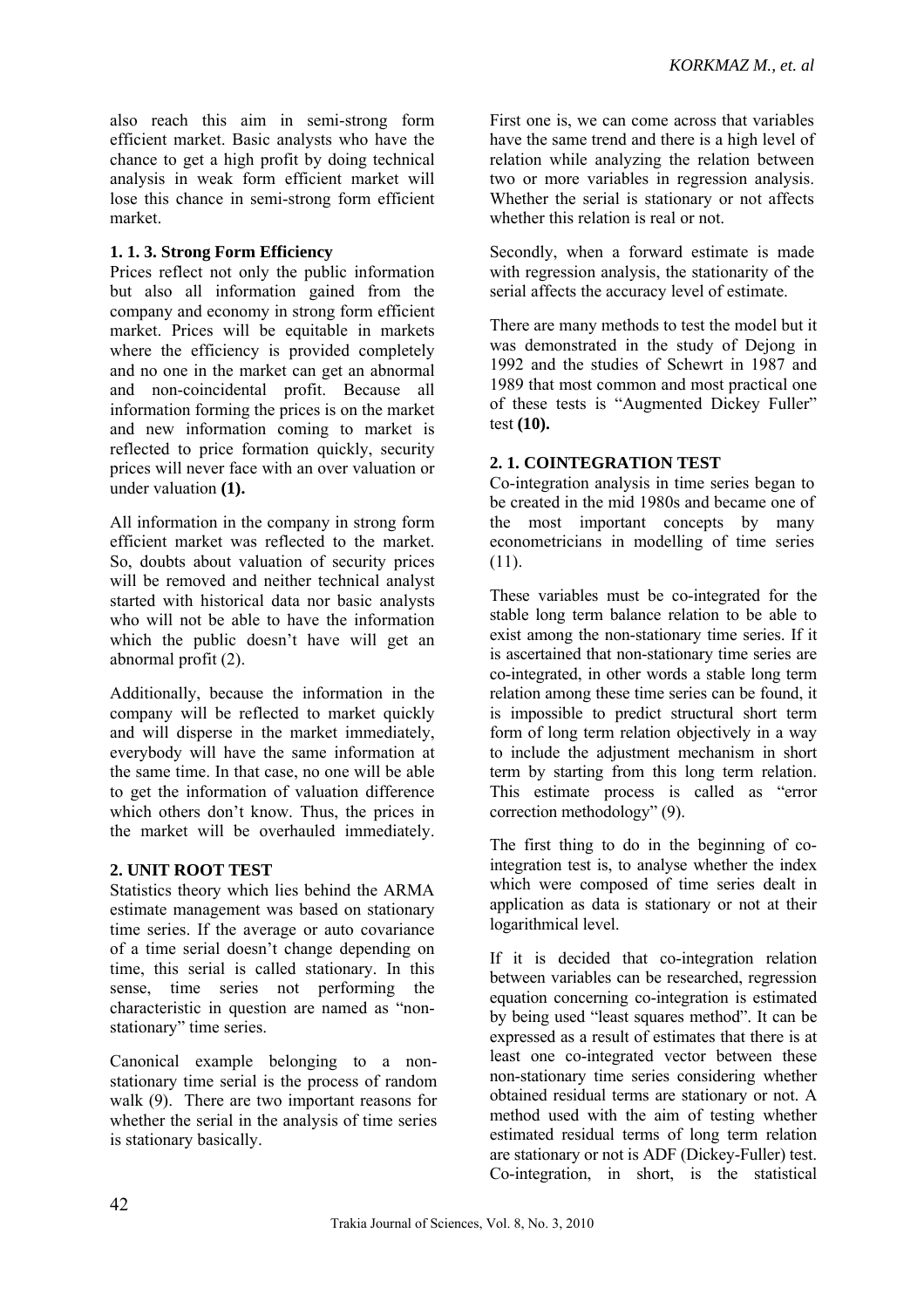indication of existence of long term relation between economic variables (12).

Engle Johansen Co-integration Test (1988) is used for the co-integration analysis.

#### **2. 1. 1. Johansen Co-integration Test**

More than one co-integration relation can be found in cases where there are more than two variables. Johansen developed the maximum likelihood estimate method to remove this problem (13).

There are two basic reasons for being used the approach which was proposed by Johansen. First one is, to identify maximum number of cointegration vectors for the significant variables. The other one is, to obtain the highest likelihood estimates of related parameters and cointegration vector (14).

While Johansen was using his method;

- Selection of significant variables while the model is being established must be carried out in accordance with the economy theory.
- Integration degree of each variable must be determined by being used unit root tests and if some variables are I(2), it must be taken care that all variables will be I(1).
- After first two conditions are fulfilled, the number of co-integration vectors between variables should be determined and the estimates of values of these vectors should be made. When the long term relations are obtained, harmony of these relations with the rules of economy theory should be ascertained and by testing statistically, it must be paid attention that there is not a statistical problem.
- Lastly, error correction model is established and estimated with variable clusters in cointegration equitation. If the economy theory needs any variable or variables which may affect the short term movements, these variables should be included into the model at this last step. Besides, randomized control of stationarity and residuals must be made at each step (14).

### **3. THE APPLICATION OF TESTING WEAK FORM EFFICIENCY BY BEING USED COINTEGRATION and UNIT ROOTS IN ISE EXCHANGE**

Istanbul Securities Market does not have a long past but because analyzing the efficiency of market is of capital importance especially in the sense that the market canalizes current investments in developing countries, the efficiency of market will be tested in this part.

### **3. 1. Data Structure**

Data concerning ISE 100 (XU100), Industrial (XUIND) were used as data in this study. The analysis period used as belonging to data is the time slot between the dates of 08.12.2003 and 05.06.2009. Data acquired in the dates of 08.12.2003 and 05.06.2009 of analysis period is daily opening data.

E-Views 5,1 package program was used in statistical tests and applied econometric techniques in the following chapters.

### **3. 2. Hypothesis of the Study**

The study was carried out under the hypothesis below.

- It was accepted that the data number used in the study was enough.
- It was accepted that there were no transaction costs in the market. Ignorance of transaction costs has importance in terms of reaching the results in the study entirely.

### **3. 3. Method**

Distributions belonging to each market index were analyzed in "Basic Statistics Part" in the beginning of the study and; descriptive statistical results acquired in terms of markets which have normal distribution characteristics to be more close to an efficient market structure will be assessed in this respect with the help of "Jarque-Bera" test statistical results. Also, whether the distribution has a normal characteristic or not was stated in the interpretation part.

It was benefited from the "unit root test" in the implementation of weak form efficiency test; because unit root test is used to determine, whether the average or auto covariance of a time serial changes or not depending on time. In other words, it is to measure whether the serial is stationary or not.

Weak form efficiency is tested by applying unit root test to price index of stocks which are traded at ISE exchange. In that case, basic problem emphasized in the study is whether a predictable (deterministic) systematic trend is the subject or not in price series of shares.

The hypothesis of weak form market efficiency foresees that today's share prices reflect all information including prices of previous periods immediately and completely. In other words, prices of previous periods neither contain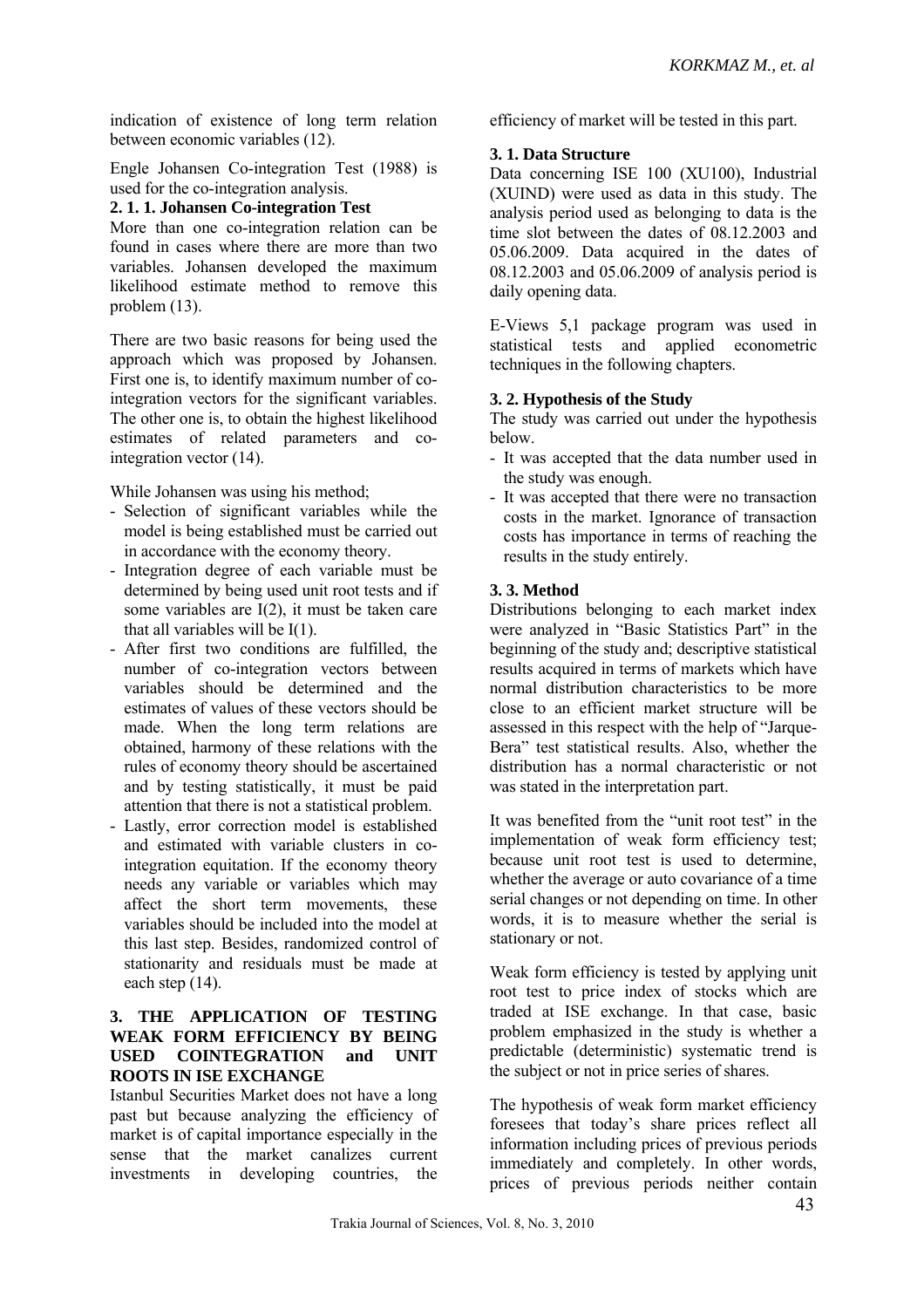information which will help the investors to gain an abnormal profit, nor gives information about future prices. Accordingly, if the weak form market efficiency is acceptable, share price series will feature the random walk characteristic.

The model of random walk is the first degree difference stochastic process and it is a special feature of non-stationary series. Whether the serial is stationary or not appears after the result of unit root test.

#### **3. 4. Basic Statistical Data**

It is assumed that financial gaining generally disperses normally (15)**.** It can be said with a general expression that a serial which features a normal distribution is close to efficient market criteria by looking at descriptive statistics results.

The statistical test which measures the distribution to be normal or not, is Jarque-Bera test statistics. We can decide the distributions of 5 index data belonging to ISE Exchange and used within the study to be normal or not according to test results of Jarque-Bera. Jarque-Bera test of normality is a statistics measurement which demonstrates skewnwss and kurtosis situations. Test statistics formula belonging to Jarque-Bera can be expressed in a way below.

$$
JB = \frac{N - k}{6} \left( S^2 + \frac{1}{4} (K - 3)^2 \right) \tag{1}
$$

"s" value used in the Formula stands for skewness, "k" value is for kurtosis and "K" stands for approximate coefficient number used for creating the serial. It was observed that JB coefficient calculated in the formula under the null hypothesis in which residual terms disperse normally adjusts to chi-square distribution whose degress of freedom in the big sample is 2 (16).

Within these information, we can make an assessment whether the series feature a normal distribution characteristic or not and depending on this an assessment about market indirectly by looking at index data.

#### **3. 4. 1. Descriptive Statistics belonging to ISE 100 Index**

Whether the serial belonging to ISE 100 index has the normal distribution or not was decided by looking at results of skewness, kurtosis and JB test statistic. Used observation number is 1383 for all tested indices. Observations which are being studied are composed of daily data.

The chart showing the distribution about ISE 100 index and descriptive statistics belonging to index are like below.



**Chart 1.** The chart showing the distribution belonging to ISE 100 index and Jarque-Bera result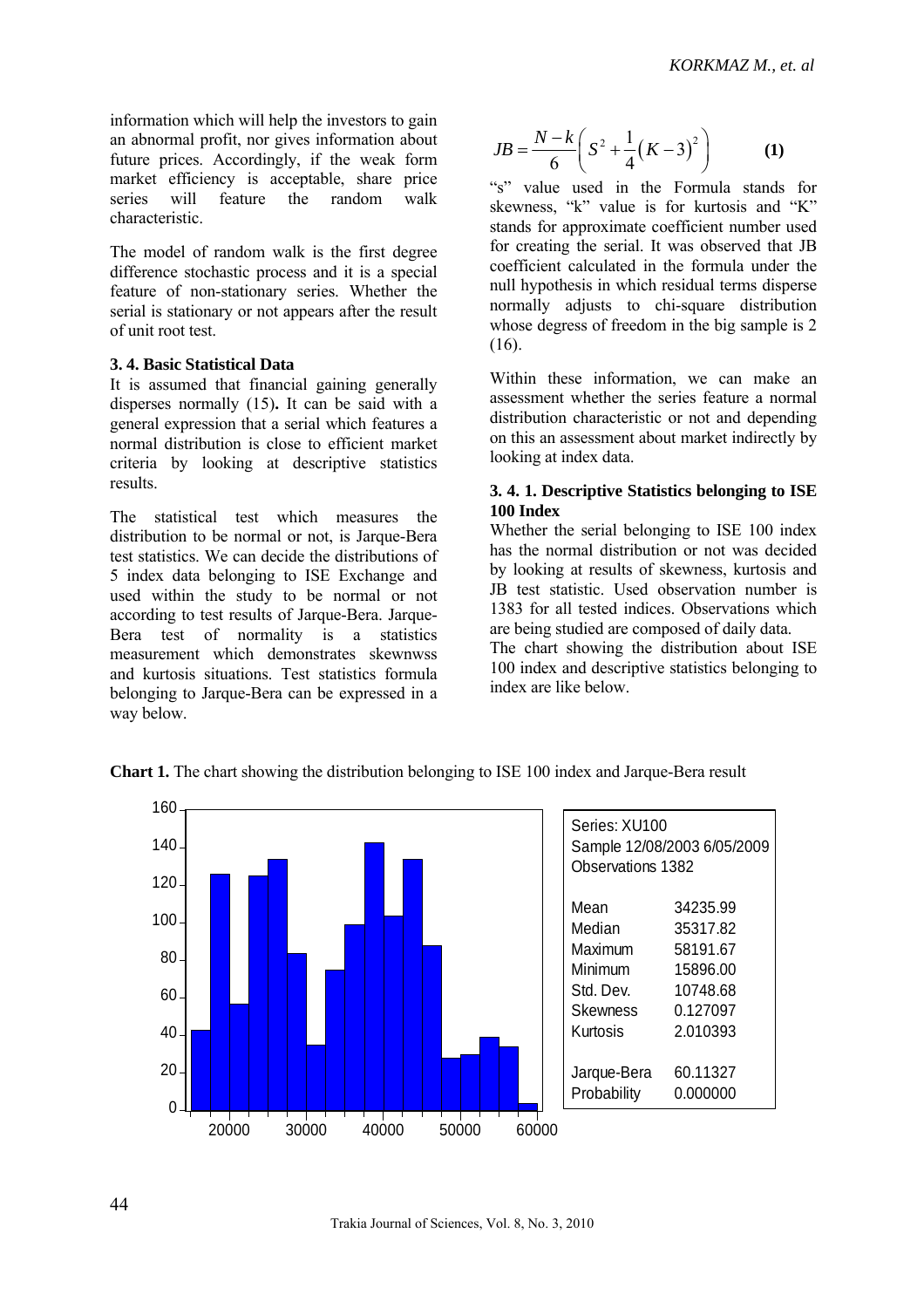| <b>XU100</b> |
|--------------|
| 60.11327     |
| 0.000000     |
| 47314144     |
| $1.60E+11$   |
| 1382         |
|              |

*Table 1. Statistics Concerning Distribution Belonging to ISE 100 Index* 

When an assessment is made concerning second situation according to the Jarque-Bera test statistics, calculated p value belonging to serial was found as p=0.000000. According to these results and Jarque-Bera statistic, the serial does not disperse normally.

Interpretation of distribution of ISE 100 serial

according to the acquired test results above:

#### **3. 4. 4. Descriptive Statistics Belonging to ISE Industrial Index**

The chart showing the distribution belonging to ISE Industrial index and descriptive statistics belonging to index are like below.



**Chart 2.** The chart showing the distribution belonging to ISE Industrial index and Jarque-Bera result

|  |  |  |  |  | Table 2. Statistics Concerning Distribution Belonging to ISE Industrial Index |  |
|--|--|--|--|--|-------------------------------------------------------------------------------|--|
|--|--|--|--|--|-------------------------------------------------------------------------------|--|

|              | <b>XUSIN</b> |
|--------------|--------------|
| Jarque-Bera  | 96.94726     |
| Probability  | 0.000000     |
| Sum          | 37923645     |
| Sum Sq. Dev. | $8.44E+10$   |
| Observations | 1382         |

When an assessment is made concerning second situation according to the Jarque-Bera test statistics, calculated p value belonging to serial was found as p=0.000000. According to these results and Jarque-Bera statistic, the serial does not disperse normally.

# **3. 5. The Application of Weak Form Efficiency Test to Indices Selected in ISE**

"Unit root test" was applied on ISE 100 and Industrial which were selected in ISE.

#### **3. 5. 1. Dickey Fuller Results Belonging to ISE 100 Index and Testing the Hypothesis of Weak Form Market Efficiency**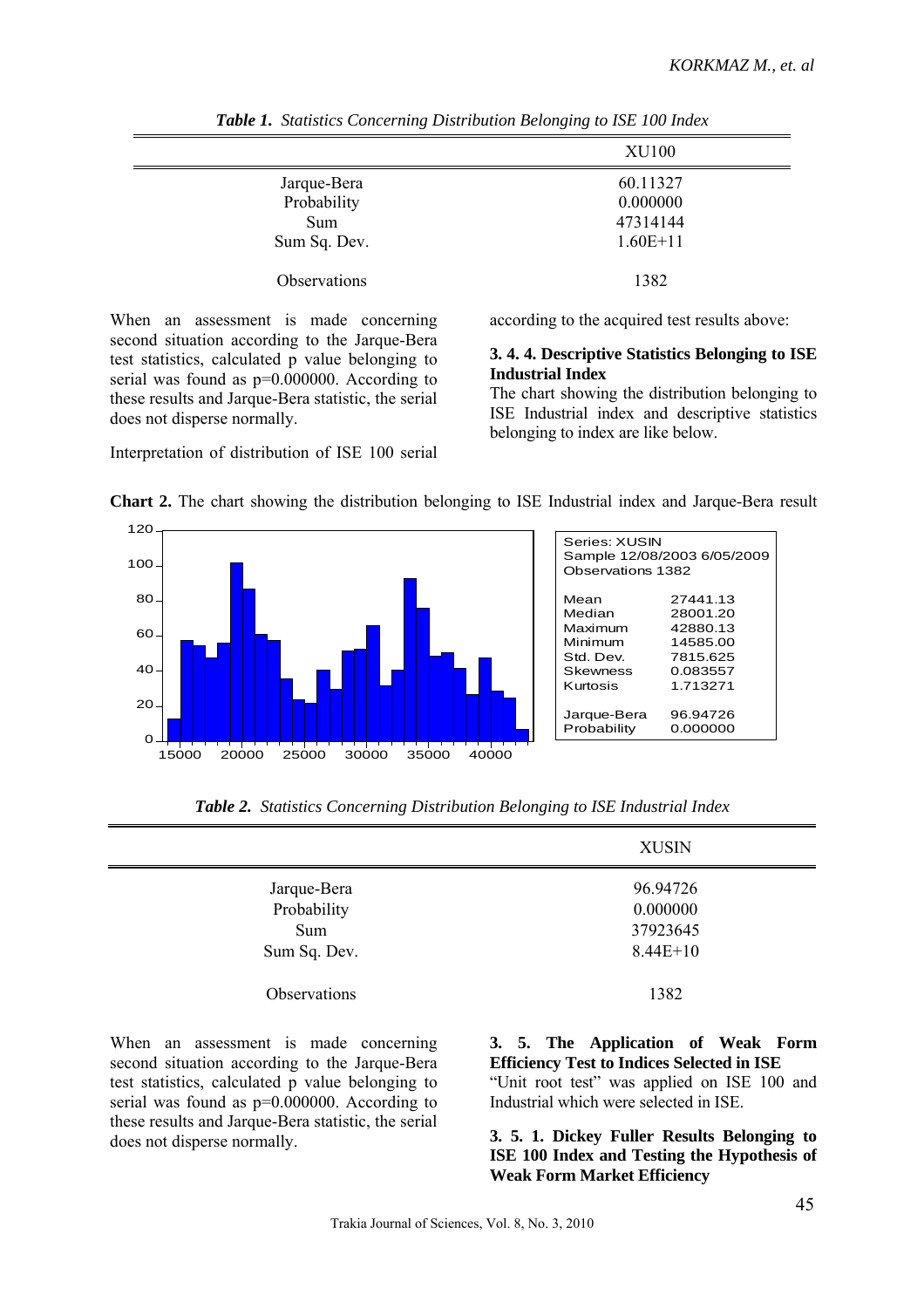The value of ADF (Augmented Dickey Fuller) test statistic belonging to ISE 100 index was calculated as -1,832247. The critical value calculated for 5% meaning level belonging to ISE 100 index is -2,863426 in ADF test statistic. Because absolute value of acquired numbers is taken into account, the value of ADF test statistic is smaller than the value of MacKinnon criteria which was calculated for 5% meaning

level. The serial does not feature a normal distribution and it has auto correlation. Accordingly, it seems possible to predict future prices by benefiting from the past prices. In that case we can conclude that the market is not efficient.

The table showing the results of ADF test statistic for ISE 100 index is like below.

#### *Table 3. Unit root test results of ISE 100 index*

Null Hypothesis: XU100 has a unit root Exogenous: Constant Lag Length: 0 (Automatic based on SIC, MAXLAG=23)

|                                        |              | t-Statistic | Prob. $*$ |
|----------------------------------------|--------------|-------------|-----------|
| Augmented Dickey-Fuller test statistic |              | $-1.832247$ | 0.3650    |
| Test critical values:                  | $1\%$ level  | $-3.434876$ |           |
|                                        | $5\%$ level  | $-2.863426$ |           |
|                                        | $10\%$ level | $-2.567823$ |           |

\*MacKinnon (1996) one-sided p-values.

Augmented Dickey-Fuller Test Equation Dependent Variable: D(XU100) Method: Least Squares Date: 06/08/09 Time: 21:08 Sample (adjusted): 12/09/2003 6/05/2009 Included observations: 1381 after adjustments

| Variable           | Coefficien<br>t | Std. Error            | t-Statistic | Prob.    |
|--------------------|-----------------|-----------------------|-------------|----------|
| $XU100(-1)$        | $-0.003486$     | 0.001903              | $-1.832247$ | 0.0671   |
| C                  | 132.5218        | 68.27697              | 1.940944    | 0.0525   |
| R-squared          | 0.002429        | Mean dependent var    |             | 13.16581 |
| Adjusted R-squared | 0.001705        | S.D. dependent var    |             | 760.6825 |
| S.E. of regression | 760.0337        | Akaike info criterion |             | 16.10605 |
| Sum squared resid  | $7.97E + 08$    | Schwarz criterion     |             | 16.11362 |
| Log likelihood     | $-11119.23$     | F-statistic           |             | 3.357130 |
| Durbin-Watson stat | 2.126768        | Prob(F-statistic)     |             | 0.067130 |

**4. 5. 3. Dickey Fuller Results Belonging to ISE Industrial Index and Testing the Hypothesis of Weak Form Market Efficiency** 

The value of ADF (Augmented Dickey Fuller) test statistic belonging to ISE Industrial index was calculated as -1, 719203. Because the MacKinnon critical value which was calculated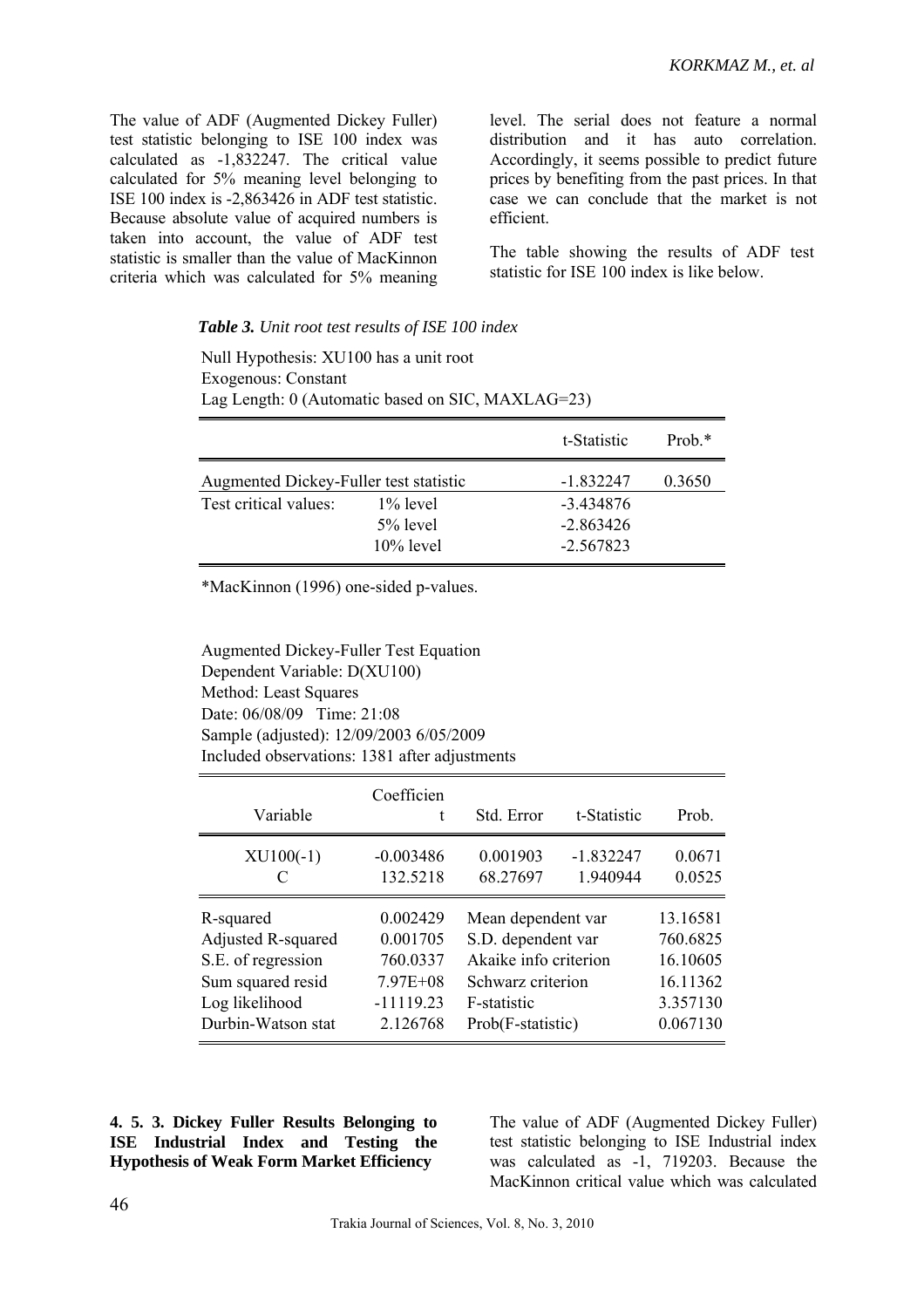for 5% meaning level and belonging to ISE Industrial index in ADF test statistic is small when its absolute value is taken from -2,863426, the serial is not stationary and it doesn't feature a normal distribution, it has auto correlation. It is said that it isn't weak form efficient in the light of statistical data which were analyzed for ISE Industrial index. Related table is like below.

*Table 4. Unit root test results of ISE Industrial index* 

Null Hypothesis: XUSIN has a unit root

Exogenous: Constant

Lag Length: 0 (Automatic based on SIC, MAXLAG=23)

|                                        |              | t-Statistic | Prob. $*$ |
|----------------------------------------|--------------|-------------|-----------|
| Augmented Dickey-Fuller test statistic |              | $-1.719203$ | 0.4213    |
| Test critical values:                  | $1\%$ level  | $-3.434876$ |           |
|                                        | $5%$ level   | $-2.863426$ |           |
|                                        | $10\%$ level | $-2.567823$ |           |

\*MacKinnon (1996) one-sided p-values.

Augmented Dickey-Fuller Test Equation Dependent Variable: D(XUSIN) Method: Least Squares Date: 06.08.09 Time: 23.17 Sample (adjusted): 12.09.2003 6.05.2009 Included observations: 1381 after adjustments

| Variable           | Coefficient  | Std. Error<br>t-Statistic |             | Prob.    |
|--------------------|--------------|---------------------------|-------------|----------|
| $XUSIN(-1)$        | $-0.002882$  | 0.001676                  | $-1.719203$ | 0.0858   |
| C                  | 87.54035     | 47.82950                  | 1.830259    | 0.0674   |
| R-squared          | 0.002139     | Mean dependent var        |             | 8.456589 |
| Adjusted R-squared | 0.001415     | S.D. dependent var        |             | 487.2063 |
| S.E. of regression | 486.8614     | Akaike info criterion     |             | 15.21528 |
| Sum squared resid  | $3.27E + 08$ | Schwarz criterion         |             | 15.22286 |
| Log likelihood     | $-10504.15$  | F-statistic               |             | 2.955661 |
| Durbin-Watson stat | 2.053349     | Prob(F-statistic)         |             | 0.085802 |

**3. 6. COINTEGRATION TEST IN ISE**  If residuals belonging to the regression that is between two non-stationary but homogeneous serial at same grade is I(0) stationary, these are "co-integrated" series. Two series have the same wave length and trends take one another. The method used in regression balance is "Least Squares" method.

Co-integration test was made between ISE 100 and ISE Industrial indices. Johansen Co-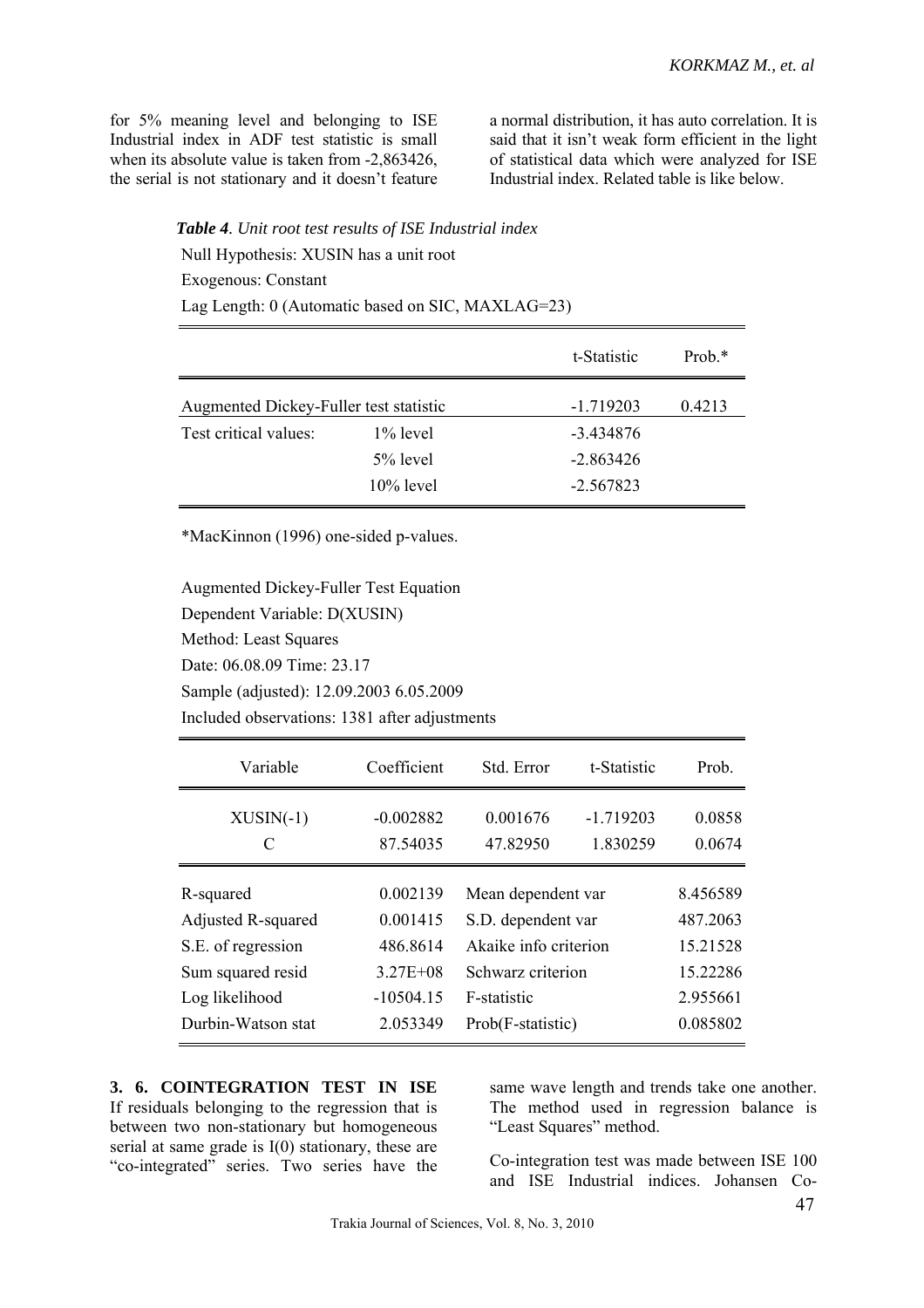integration Method will be used in cointegration test which will be made. Trace  $(\lambda_{\text{trace}})$  and maximum eigenvalues  $(\lambda_{\text{mech}})$  was given with test results to determine the existence of co-integration.

### **3. 6. 1. ISE 100 and ISE Industrial Cointegration:**

It was accepted that there isn't any cointegration relation between variables according to trace statistic in Johansen Cointegration test made between ISE 100 and ISE Industrial. Because the trace value (11, 66284) is smaller than 5% critical value (15.41). In that case, it is concluded that there isn't cointegration relation between variables in 5% critical value. Related table is like below;

|  |  |  |  | Table 5. ISE 100 and ISE Industrial Cointegration |
|--|--|--|--|---------------------------------------------------|
|--|--|--|--|---------------------------------------------------|

| Hypothesized   | Eigenvalue                                    | Trace            | 5 Percent             | 1 Percent      |  |  |  |
|----------------|-----------------------------------------------|------------------|-----------------------|----------------|--|--|--|
| No. of $CE(s)$ |                                               | <b>Statistic</b> | <b>Critical Value</b> | Critical Value |  |  |  |
| None           | 0.005309                                      | 11.66284         | 15.41                 | 20.04          |  |  |  |
| At most $1$ *  | 0.003142                                      | 4.332958         | 3.76                  | 6.65           |  |  |  |
|                | According to the Maximum eigenvalue statistic |                  |                       |                |  |  |  |
| Hypothesized   | Eigenvalue                                    | Max-Eigen        | 5 Percent             | 1 Percent      |  |  |  |
| No. of $CE(s)$ |                                               | <b>Statistic</b> | <b>Critical Value</b> | Critical Value |  |  |  |
| None           | 0.005309                                      | 7.329879         | 14.07                 | 18.63          |  |  |  |
| At most $1 *$  | 0.003142                                      | 4.332958         | 3.76                  | 6.65           |  |  |  |

According to Trace statistic,

# **CONCLUSION**

Efficient Market Hypothesis defends that investors don't have information about future share prices by looking at past data. Because according to this hypothesis, all information which may affect share prices was reflected to price before, there is not an opportunity to gain an abnormal profit. So it is argued that it won't be any rationalistic for investors to search for high or low valued share. According to this hypothesis again the view that making a direction projection by assessing share prices technically will not be racial is adopted.

In the study, weak form efficiency of banking sector were tried to be researched with analysis techniques of time series. For this purpose, daily opening prices of ISE 100 and ISE Industrial were examined. The tests used in the study are unit root test and co-integration test. Firstly, Basic statistical data of index were brought; these are composed of arithmetic

average, mode, skewness and kurtosis criteria. And then, test of normality was made, it was benefited from Jarque-Bera statistic for this. Positive skewness came out for all indices after the test of normality and it was observed that it was higher than arithmetic average. When it is thought that this situation plays an indicative role in prediction of economical indicators in financial markets, appreciation of securities in financial markets above the average enabled us to conclude that the market may show a rising trend.

Weak form efficiency was measured with unit root tests applied to indices in ISE. All selected indices were not weak form efficient. Accordingly, it seems possible to predict future prices by benefiting from past prices. In that case we can conclude that the market is not efficient.